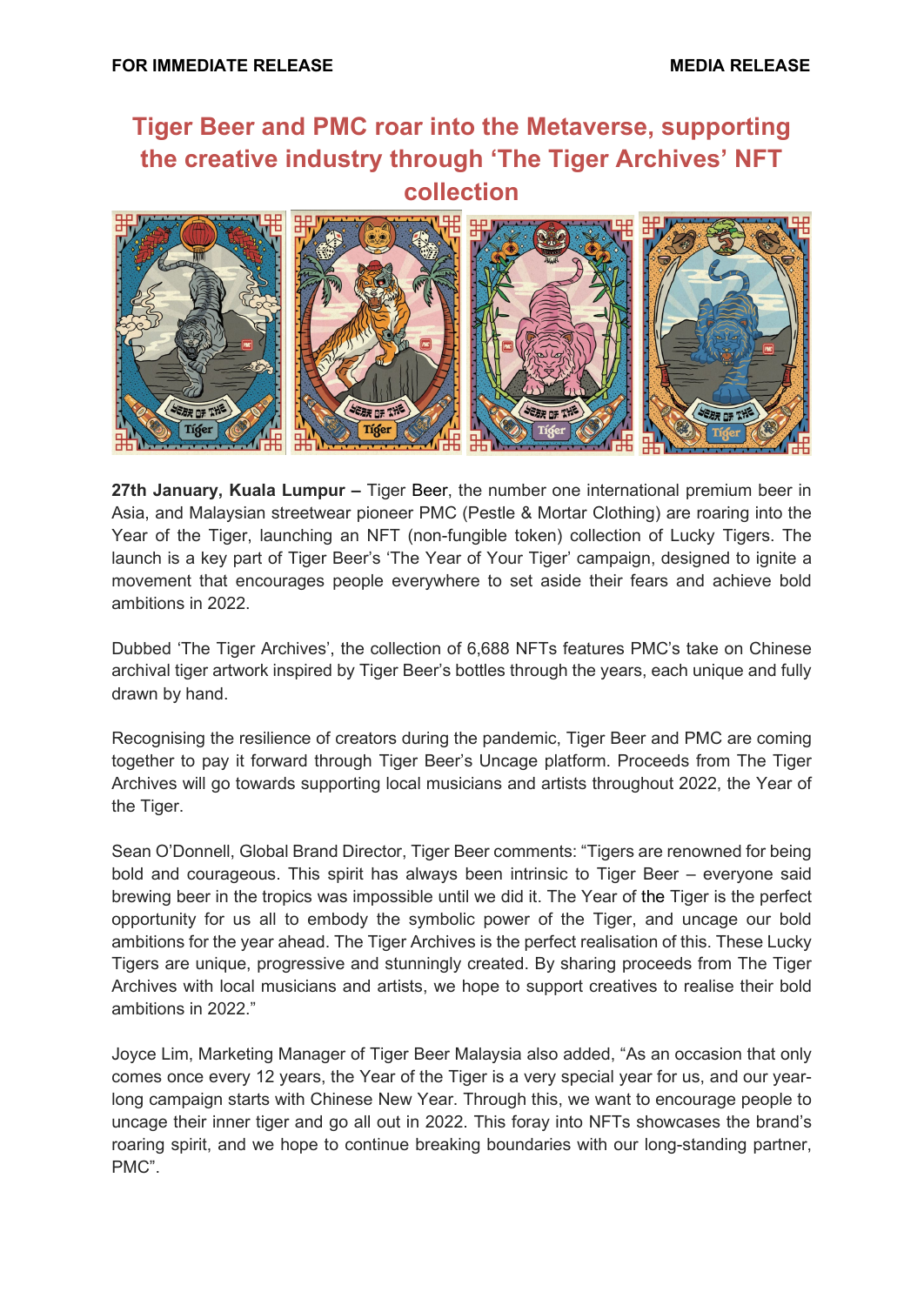Owning one of these NFTs does not just bring luck. To bridge the metaverse with real life, NFT holders unlock a series of exclusive perks and curated experiences. The Tiger Archives will be open for public mint on 30th January 2022.

"One of our main drivers for The Tiger Archives is to educate newcomers into the metaverse and illuminate this space for our community. We want to show how the metaverse enables endless possibilities, and are excited for our community to join us on this adventure," said PMC Founder Hugh Koh.

Those in Malaysia can head over to The Tiger Archives' ongoing pop-up at Tiffin at the Yard, Sentul Depot, where a preview of the NFTs is being showcased until 7th February 2022.

A preview of the NFT artwork and photos from The Tiger Archives' pop up in Kuala Lumpur can be found here: <https://bit.ly/3rOD0XD>

For more information and the latest updates, visit: The Tiger Archives' website [tiger.pestlemortarclothing.com](https://tiger.pestlemortarclothing.com/) The Tiger Archives' Discord server [discord.pestlemortarclothing.com](http://discord.pestlemortarclothing.com/) Tiger Beer's CNY campaign [yearofthetiger.tigerbeer.com](https://yearofthetiger.tigerbeer.com/)

## **– ENDS –**

## **For editorial enquiries or further information, please contact:**

| <b>Salini Muniandy</b>                 | <b>Arvina Gill</b>                 |
|----------------------------------------|------------------------------------|
| <b>Public Relations Manager</b>        | <b>Public Relations Analyst</b>    |
| <b>HEINEKEN Malaysia Berhad</b>        | <b>HEINEKEN Malaysia Berhad</b>    |
| <b>E:</b> salini.muniandy@heineken.com | $E$ : arvina.kaurgill@heineken.com |
| $M: +6016426-5079$                     | $M: +6012422-6816$                 |

**Tiger®** was born in 1932 on the streets of Asia. Today, Tiger® is the number one international premium beer in Asia and one of the world's fastest-growing beer brands. It is available in more than 50 markets across the globe. Defying the odds to create the ultimate brew, a perfect balance between bold and refreshing, Tiger® has been uncaging new ways to take refreshment to the next level and make the impossible possible for decades. Tiger® believes that we are all born with a Tiger inside us, a version of ourselves that knows no limits to what is possible. But we often succumb to the status quo because unlike a Tiger, we fear failure. Tiger® is igniting a movement to encourage people everywhere to set aside their fears and achieve their boldest ambitions in the Year of the Tiger. For more information, please visit [www.tigerbeer.com](http://www.tigerbeer.com/)

**PMC (Pestle & Mortar Clothing)** was established in the year 2010. They pride themselves on being more than just a clothing label, but a projection of the culture and lifestyle of their homeland. Every piece is designed around the people, events and experiences they find familiar growing up in Southeast Asia. For more information, please visit [www.pestlemortarclothing.com](http://www.pestlemortarclothing.com/)